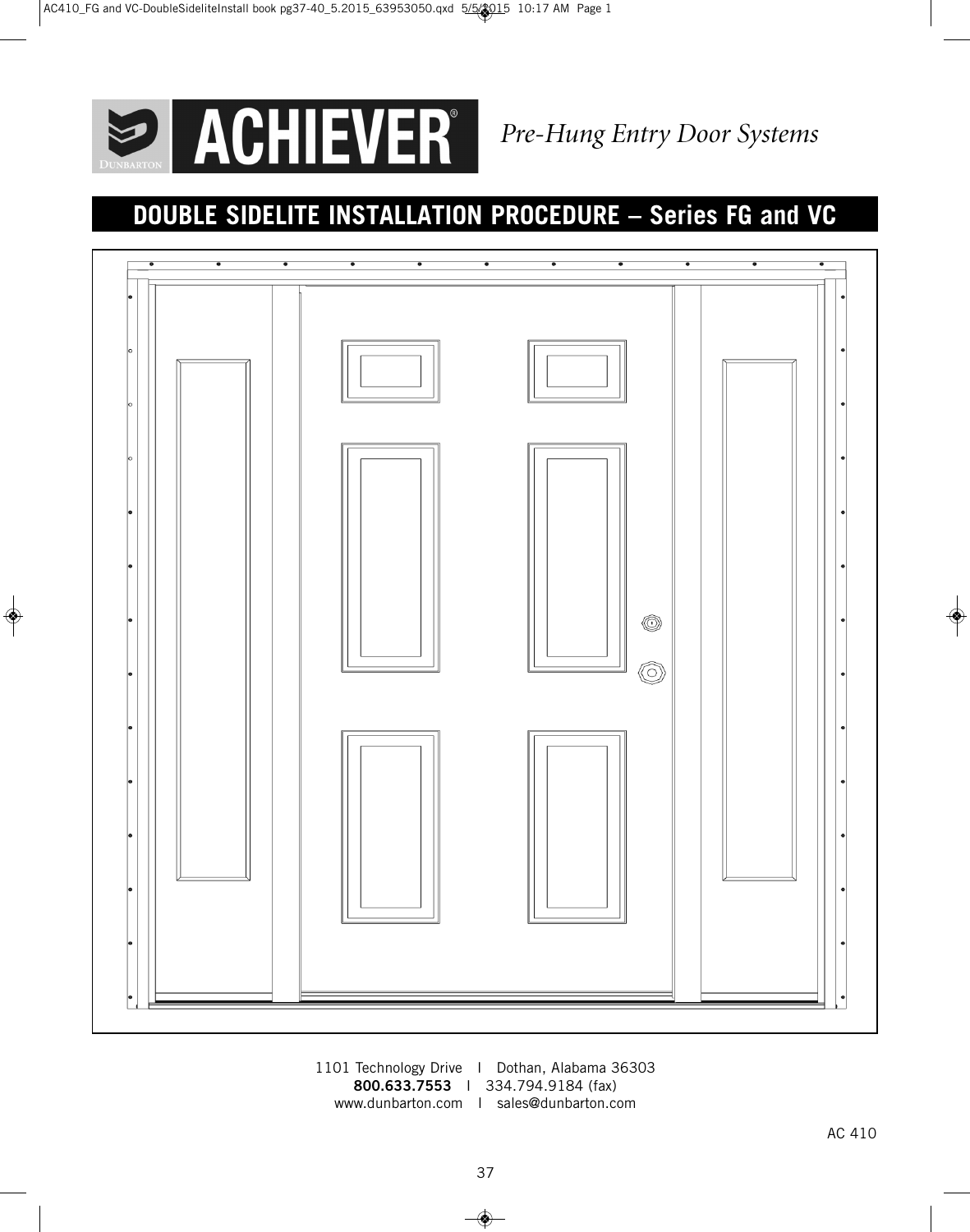## **BEFORE YOU BEGIN**

**PLEASE FOLLOW ALL INSTRUCTIONS AND ALWAYS USE PROTECTIVE EYEWEAR WHEN INSTALLING A DOOR SYSTEM. PLEASE READ INSTRUCTIONS COMPLETELY.**

## Preparation of Opening

Verify that opening is plumb, square and level. Measure the Finished Opening Size (Figure 1); refer to chart below to insure proper fit of Achiever<sup>®</sup> unit.



**Finished Opening Sizes** 

| Door<br>Width  | Opening<br><b>Midth</b> | <b>Opening Height</b><br>6'6''<br>6'7''<br>6'8'' |     |     |
|----------------|-------------------------|--------------------------------------------------|-----|-----|
| 1'0"-3'0"-1'0" | 65"                     | 78"                                              | 80" | 82" |
|                |                         |                                                  |     |     |

### **INSTALLATION**

### Step 1

**Remove door from packaging. Move to install area; assemble tools & materials:**

- Safety glasses
- Level
- Tape measure
- Phillips head screwdriver
- Square head screwdriver
- Weather seal putty or silicone
- #8 x 1" minimum wood attachment screws

#### Step 2 **Apply sealant**

Apply weather seal putty or silicone to the mounting flange of the steel frame (Figure 2). Apply a bead of putty or silicone across bottom of threshold (Figure 2A).





### Step 3 **Install Door System in Opening**

Grasp the frame on the sides, lift and tilt toward you (Figure 3). Move the door system into the opening, setting the threshold down first and then tilting the unit up into the opening. Push the door and frame towards the hinge side of the opening. Check hinge jamb to make sure it is plumb and level.

# Step 4

#### **Install Screws**

Install four (4) #8 x 1" wood attachment screws, one in each corner and check for proper fit of the unit (Figures 4, 4A). Refer to Step 11 if installing mounting screw cover.



**FIGURE 4A**

38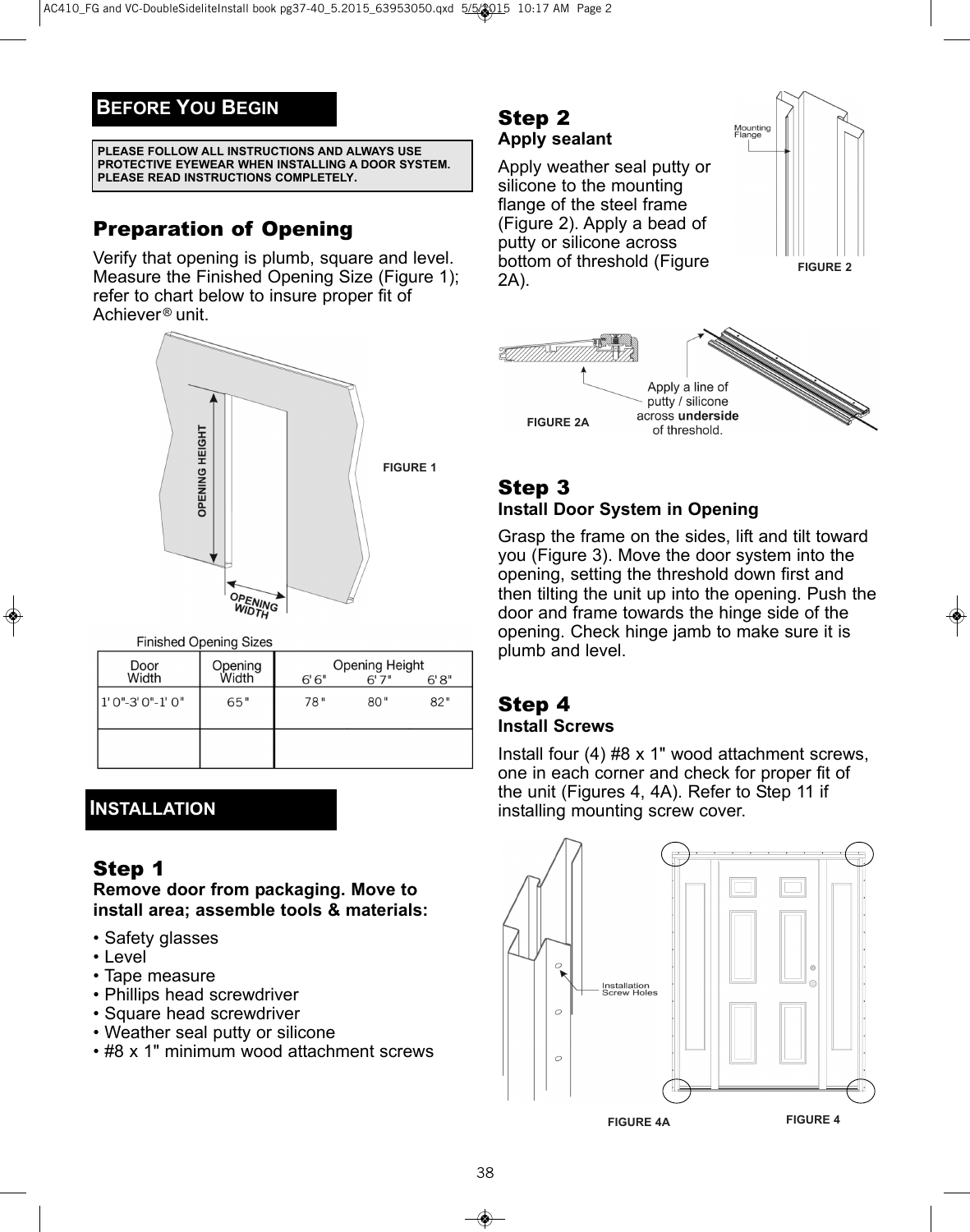### Step 5 **Remove Pre-hang Material**

Open door and remove margin spacing clips (Figure 5).

#### Step 6 **Adjust Doors to Opening**

*Plumb hinge side using level and*

*t-square;* make any necessary adjustments to verify squareness/placement of the

**FIGURE 5**

frame (Figure 6). Install the balance of the #8 x 1" wood attachment screws into every hole. Refer to Step 11 if installing mounting screw cover.



### Step 7 **Caulk Frame**

Caulk the frame where the header meets the uprights and where the threshold meets the upright (Figures 7). **NOTE:** Remove lower portion (approximately 6") of the weatherstrip to expose threshold and upright jamb joining seam. Apply caulk to seal the threshold and upright jamb joining seam completely from the interior side to the exterior side of the door unit.



## Step 8

#### **Trim out the interior and exterior.**

**EXTERIOR SIDE:** Vinyl siding may overlap mounting flange or fit flush around perimeter.

**INTERIOR SIDE:** Add trim around door so that it overlaps frame return (Figures 8, 8A).



### Step 9 **Adjust threshold.**

If necessary, adjust threshold height by rotating threshold screw up or down until riser contacts door sweep. (Figure 9) **FIGURE 9**

#### Step 10 **Install Corner Seals.**

Install corner seals after final setting. Place on frame where

the threshold riser meets the jamb with the thick side toward the soffet. (Figure 10).

**FIGURE 10**

Corner Seal

### Step 11 **Install mounting screw cover.**

Place wood attachment screw through mounting screw cover washer before installing screw through mounting holes in frame. Six (6) washers are needed for each upright and four (4) washers are needed for the header. Washers should be evenly spaced. After washers are installed, mounting screw cover snaps into place.

## Step 12

### **Optional storm door installation.**

If installing a storm door to Achiever, the closer may be installed at the top or bottom of the frame between the storm door and entry door. Follow manufacturers' instructions for installation.

39